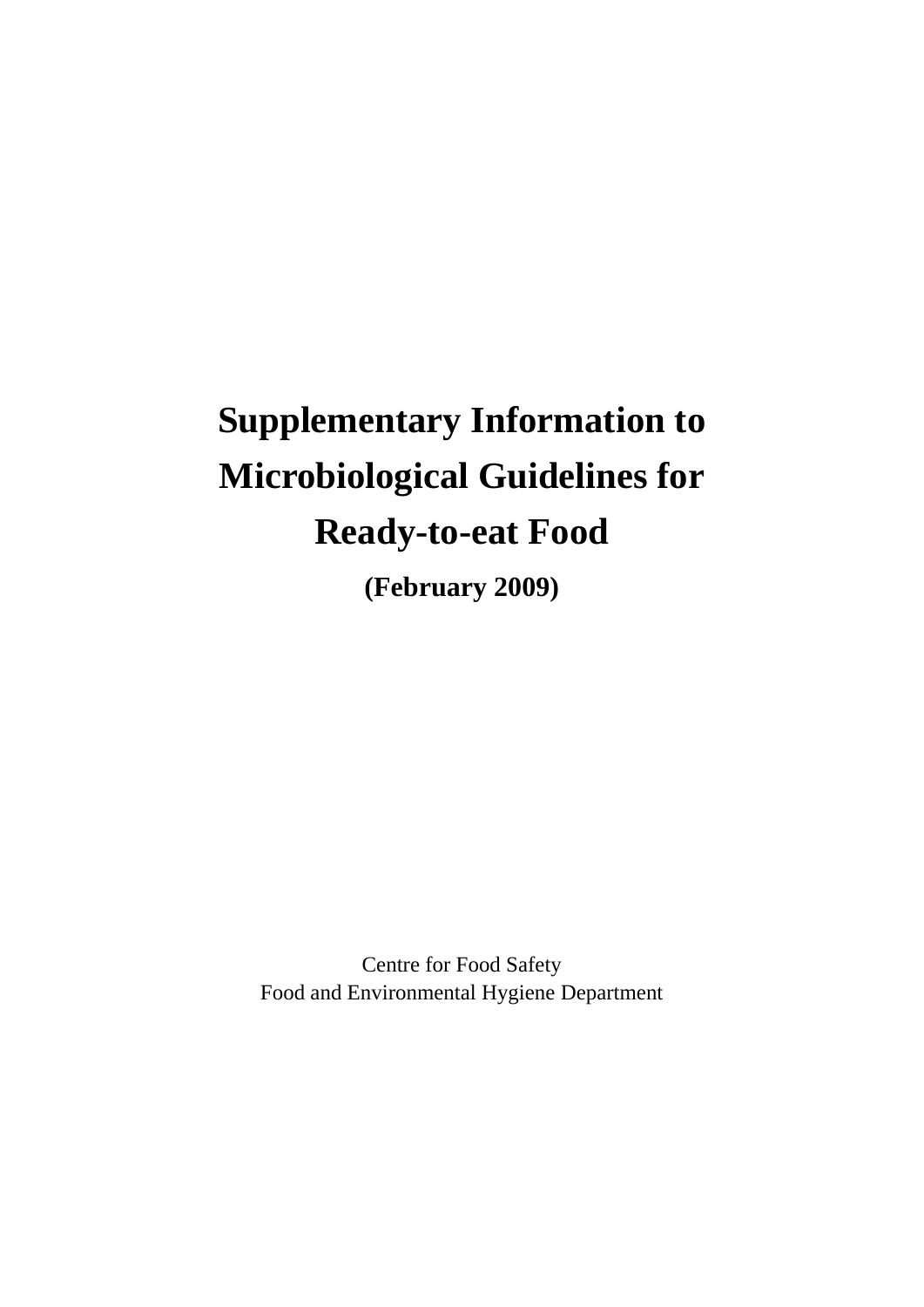## **Supplementary Information to Microbiological Guidelines for Ready-to-eat Food (February 2009)**

As part of the Government's ongoing efforts to enhance food safety for the protection of public health and consumer interest, the Administration conducts regular review on microbiological food standards and guidelines and, where necessary, will amend the standards/guidelines taking international standards and local situation into consideration. This supplement presents the recommended microbiological criteria for bottled waters, edible ice and non-bottled drinks. The supplement should be read together with the Microbiological Guidelines for Ready-to-eat Food May 2007 (Revised).

#### **Ad Hoc Working Group on Microbiological Safety of Food**

2. To facilitate enforcement in monitoring and control of microbiological quality of bottled water, edible ice and non-bottled drinks, an Ad Hoc Working Group on Microbiological Safety of Food (Working Group) was formed under the Expert Committee on Food Safety (Expert Committee) to establish the microbiological criteria for bottled water and edible ice, and to review the microbiological criteria for non-bottled drinks.

3. The Working Group consists of academics, professionals, representatives from Government Departments and members of the Expert Committee. The Working Group is chaired by Consultant (Community Medicine) (Risk Assessment and Communication) with Secretariat support provided by Risk Assessment Section of the Centre for Food Safety.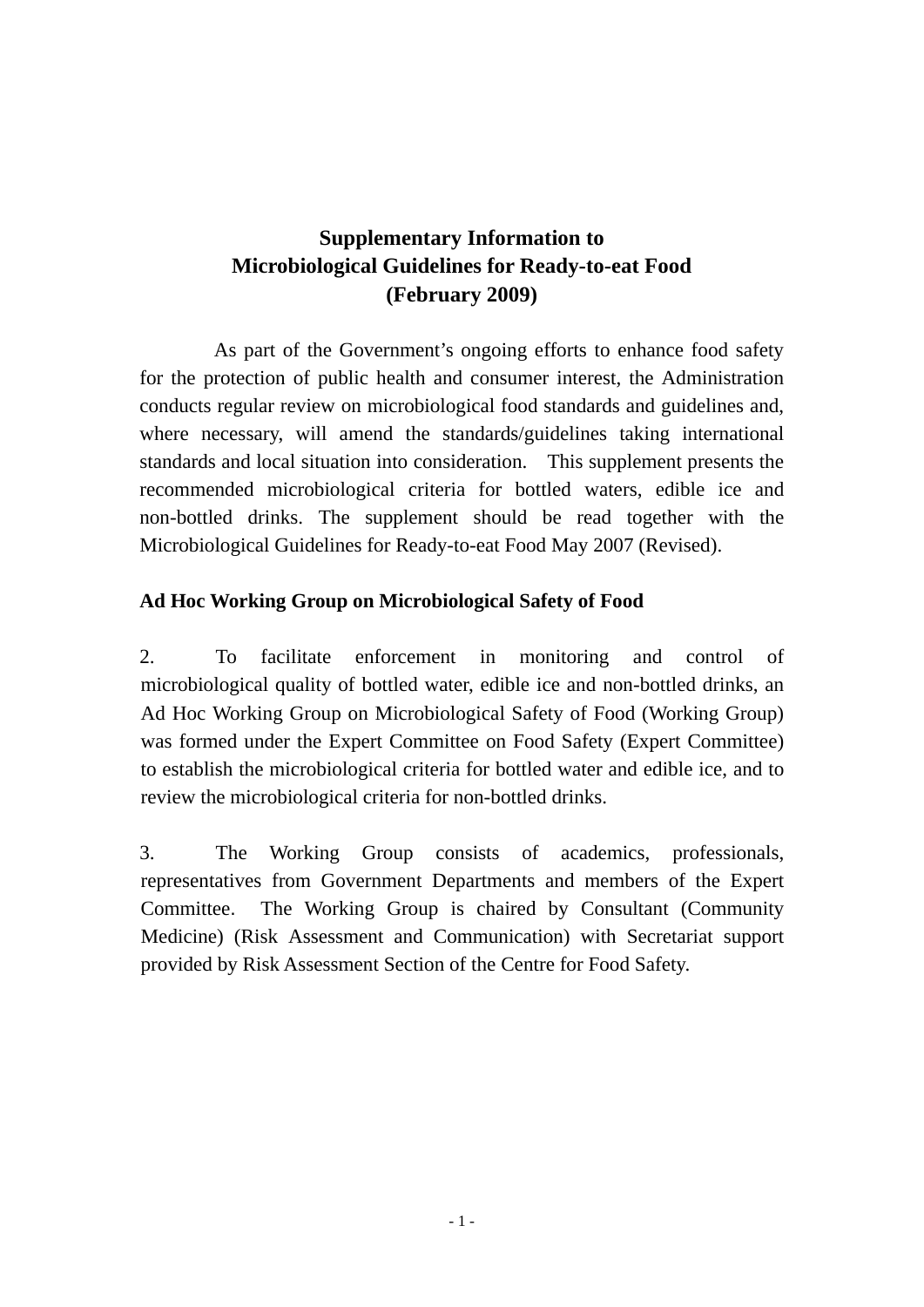The non-official members are as follows:

| Professor KWAN Hoi-shan          | Professor in Biology, Dean of Science,<br>The Chinese University of Hong Kong<br>Chairman, Expert Committee on Food Safety                 |
|----------------------------------|--------------------------------------------------------------------------------------------------------------------------------------------|
| Dr CHAN Pui-kwong                | <b>Private Medical Practitioner</b><br>Member, Expert Committee on Food Safety                                                             |
| <b>Professor Frederick LEUNG</b> | Professor, Department of Zoology,<br>Dean of Faculty of Science,<br>The University of Hong Kong<br>Member, Expert Committee on Food Safety |
| Mr Peter JOHNSTON                | General Manager (Quality, Food Safety and<br>Regulatory Affairs, Retail HK)<br>Member, Expert Committee on Food Safety                     |
| Dr HO Pak-leung                  | Associate Professor, Department of<br>Microbiology,<br>The University of Hong Kong                                                         |
| Professor Margaret IP            | Professor, Department of Microbiology,<br>The Chinese University of Hong Kong                                                              |
| Dr KAM Kai-man                   | Consultant Medical Microbiologist,<br>Public Health Laboratory Services Branch,<br>Centre for Health Protection,<br>Department of Health   |
| Professor Julia LING Mei-lun     | Associate Professor, Department of<br>Microbiology,<br>The Chinese University of Hong Kong                                                 |
| Dr NG Tak-keung                  | Consultant Microbiologist,<br>Department of Pathology,<br><b>Princess Margaret Hospital</b>                                                |

The microbiological criteria recommended by the Working Group were subsequently endorsed by the Expert Committee on Food Safety.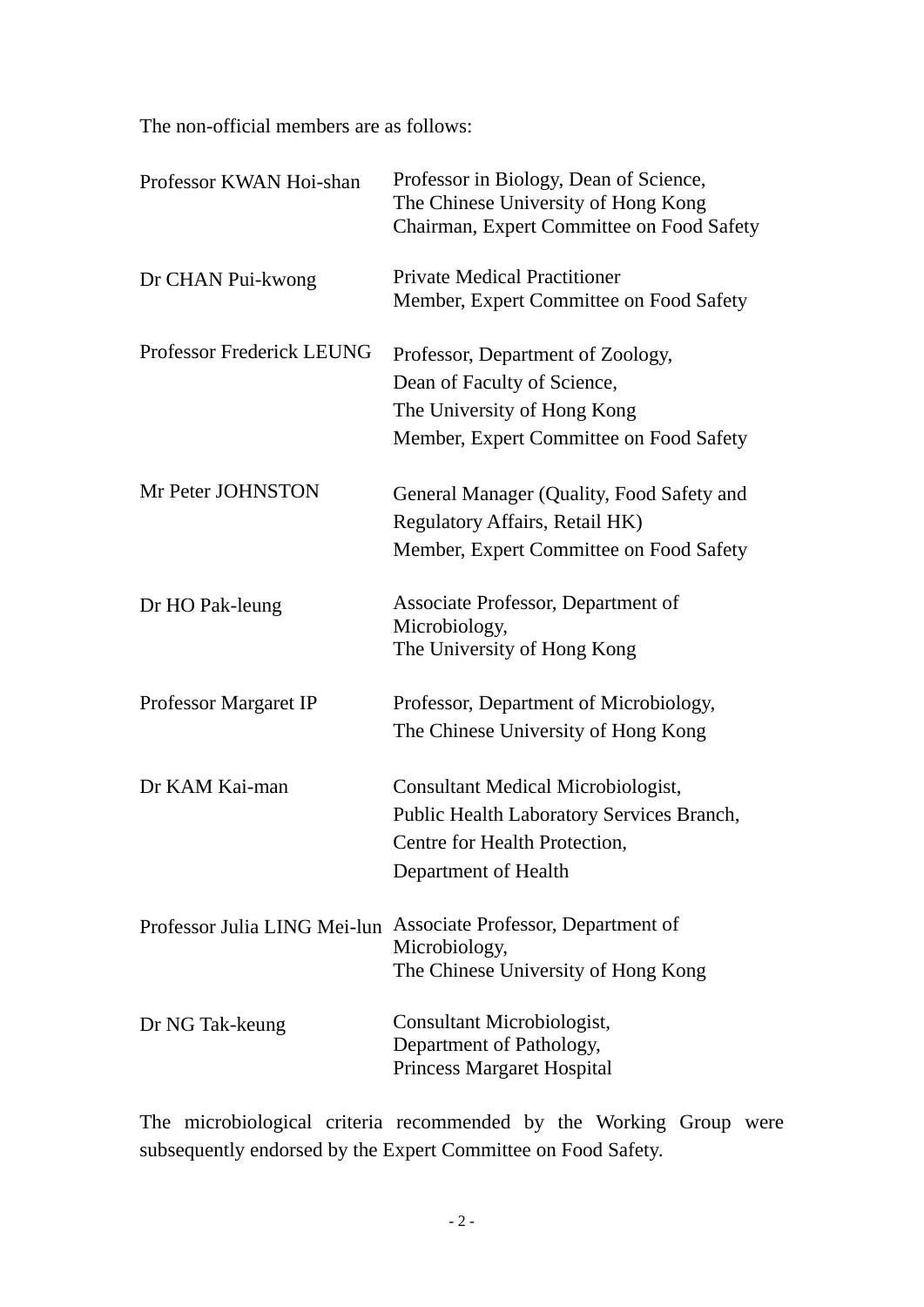#### **Adopted Microbiological Criteria**

4. With reference to international standards and consideration of local situation, the following microbiological criteria for bottled waters, edible ice and non-bottled drinks were adopted.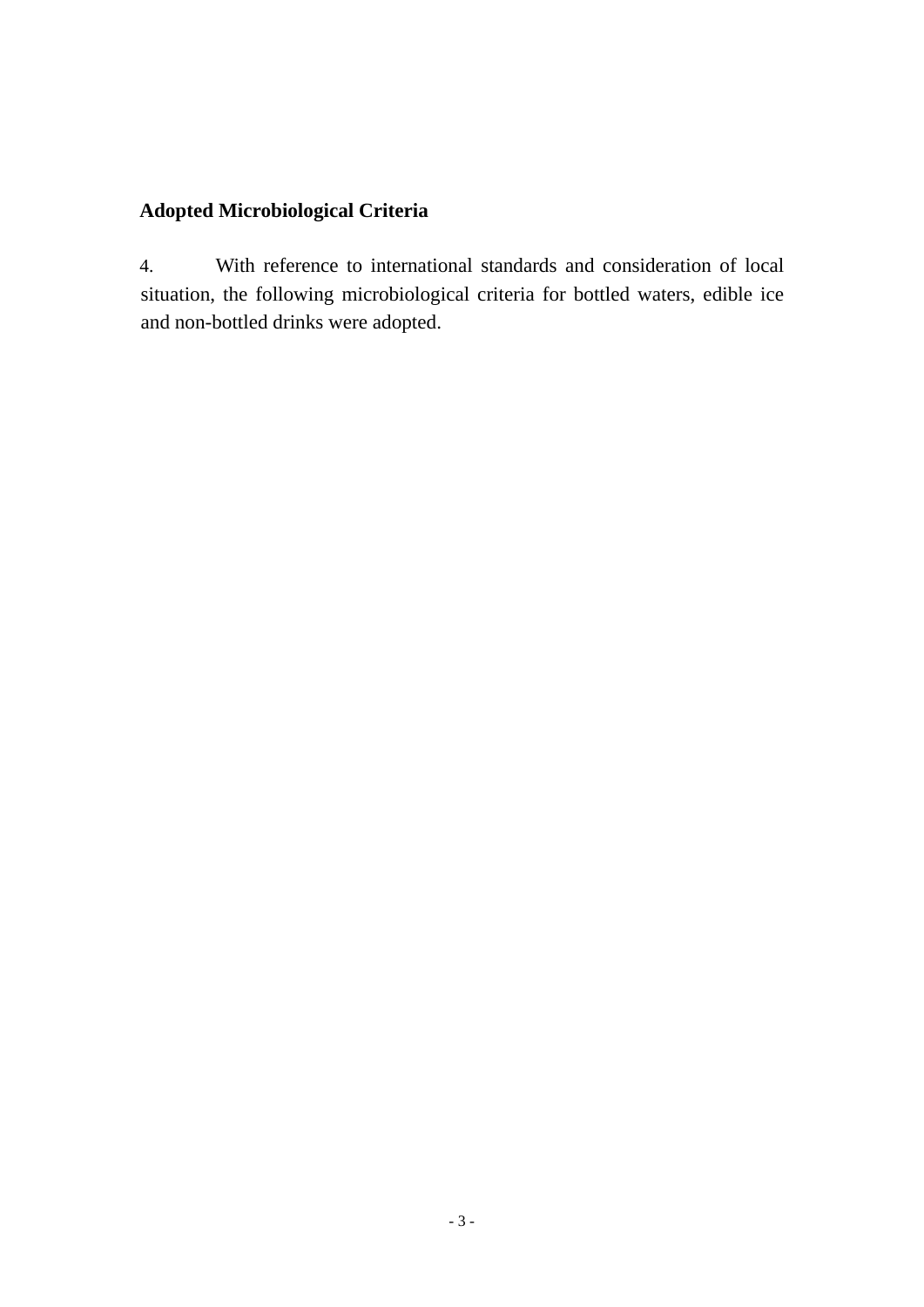## **Microbiological Criteria for Bottled Water**

| <b>First Examination</b>                                            |   | Decision                                        |       |   |                             |
|---------------------------------------------------------------------|---|-------------------------------------------------|-------|---|-----------------------------|
| <i>E. coli</i> or thermotolerant coliforms                          |   | Must not be detectable in any                   |       |   |                             |
| $(1 \times 250$ ml)                                                 |   | sample                                          |       |   |                             |
| Total coliform bacteria $(1 \times 250$ ml)                         |   | If $>1$ cfu* or $<2$ cfu $\rightarrow$ a second |       |   |                             |
| Faecal streptococci $(1 \times 250$ ml)                             |   | examination is carried out;                     |       |   |                             |
| Pseudomonas aeruginosa $(1 \times 250$ ml)                          |   |                                                 |       |   |                             |
| Sulphite-reducing anaerobes $(1 \times 50$ ml)                      |   | If $>2$ cfu $\rightarrow$ rejected              |       |   |                             |
| Second Examination (same test volumes as for the first examination) |   |                                                 |       |   |                             |
|                                                                     | n |                                                 | $c^*$ | m | M                           |
| Total coliform bacteria                                             | 4 |                                                 |       |   | $\overline{2}$              |
| Faecal streptococci                                                 | 4 |                                                 |       |   | $\mathcal{D}_{\mathcal{A}}$ |
| Pseudomonas aeruginosa                                              | 4 |                                                 |       |   | $\mathcal{D}_{\cdot}$       |
| Sulphite-reducing anaerobes                                         |   |                                                 |       |   | 2                           |

#### *Natural Mineral Waters*

\*Colony-forming unit

# Results of the first and second examinations

n: number of sample units from a lot that must be examined to satisfy a given sampling plan.

c: the maximum acceptable number, or the maximum allowable number of sample units that may exceed the microbiological criterion m. When this number is exceeded, the lot is rejected.

m: the maximum number or level of relevant bacteria/test volume; values above this level are either marginally acceptable or unacceptable.

M: a quantity that is used to separate marginally acceptable quality from unacceptable quality foods. Values at or above M in any sample are unacceptable relative to either health hazard, sanitary indicators, or spoilage potential.

Note: The microbiological criteria *P. aeruginosa* would be implemented by 2009 when the testing capacity for this criterion is ready, while the two additional criteria, i.e. faecal streptococci and sulphite-reducing anaerobes, and the sampling plan will be implemented once additional resources are made available.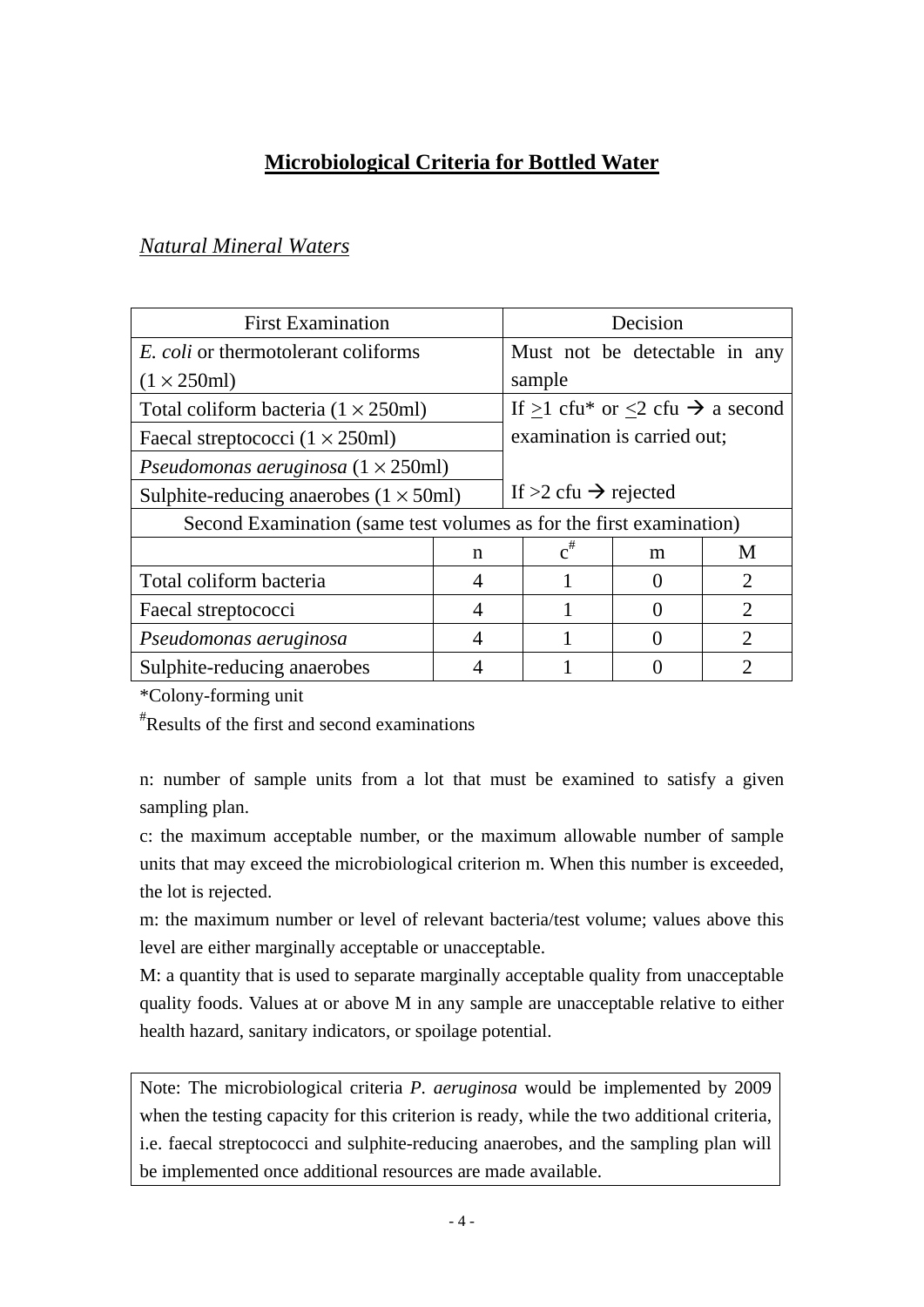# *Bottled/Packaged Drinking Waters (Other than Natural Mineral Waters)*

| $E. \text{ } coli$           | 0 cfu $*/100$ ml       |
|------------------------------|------------------------|
| Total coliform bacteria      | $\sim 0$ cfu/100ml     |
| P. aeruginosa $\overline{a}$ | $0 \text{ c}$ fu/250ml |

\*Colony-forming unit

# to be implemented in 2009 when the testing capacity for this criterion is ready